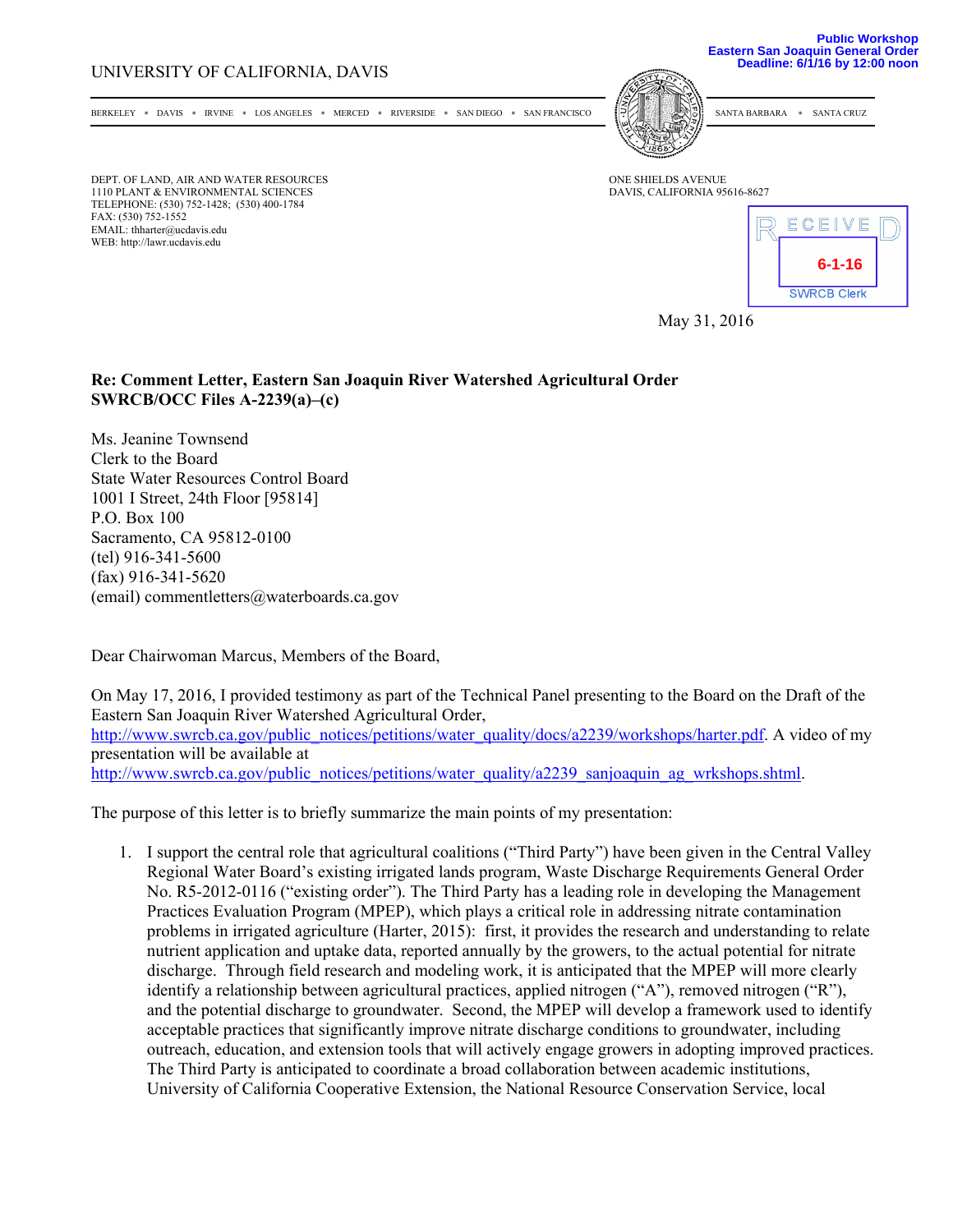Resource Conservation Districts, agricultural consultants, the Third Party, other organizations, and growers as a central element to implement improved practices across the Central Valley.

Limiting or focusing on just reporting the ratio A/R to the Regional Water Board is not helpful in the implementation of the program. Instead, any reporting between the Third Party and the Regional Water Board must identify both, (a) the relative practice performance among growers, and (b) the potential nitrate discharge to groundwater. The Third Party therefore needs to provide the following data to the Regional Water Board for each crop in each township:

- the total area harvested
- the total nitrogen applied to that area  $(^\circ A^\prime)$
- the total nitrogen removed from that area  $("R")$
- and the average ratio of A/R across the fields within that area.

In addition, it is useful to have statistical information, such as minimum, maximum, various quantiles, of A/area, R/area, and A/R across the individual fields. A "field" is here considered to be an individual field or equivalent accounting unit, e.g., group of fields within a farm that are managed equally and with the same crop and used as the reporting unit in the Nutrient Management Plan. The values of A/R provide a basis for comparing the relative performance in nutrient use efficiency among growers. However, that ratio is unrelated to the magnitude of potential nitrate losses to groundwater. Potential nitrate losses to groundwater are assessed by considering the difference between the total applied nitrogen, A, and the total removed nitrogen, R, over the area harvested. It is therefore essential that all of these numbers and their statistics are reported by the Third Party to the Regional Water Board. This finding is consistent with the findings of the SWRCB-CDFA Nitrogen Tracking Task Force Report of 2013 (https://www.cdfa.ca.gov/environmentalstewardship/pdfs/NTRSTFFinalReport122013.pdf). To the degree not already required in the existing order, the existing order may have to be modified to specifically require the separate reporting of total A, total R, and mean A/R, separately for each crop in each township, rather than, for example, mean A and mean A/R only.

- 2. The township is an adequate aggregation area to report the above numbers from the Third Party to the Regional Water Boards. The township is somewhat larger but of similar order in spatial size as the source area of large production wells (irrigation wells or public supply wells) and the potential source area contributing to a domestic supply wells. Domestic supply wells have a relatively small source area, but the location of that source area is highly uncertain due to unknown variability in aquifer properties, often unknown well construction details, and due to the seasonal and inter-annual variability in regional and local groundwater flows, which are affected by local pumping in large wells. As I outlined in my presentation, and as we reported in Lockhart et al. (2013, Appendix B) and Horn and Harter (2009), we typically approximate the potential source area that contributes recharge to a domestic well in the Central Valley by a circular area with a diameter of 3 miles – half the length of a township. This is not the size of the actual source area, but the area potentially contributing recharge to a domestic well given the uncertainty in our site-specific knowledge. It is very difficult if not impossible to determine the specific contribution that any one field within this area may have on the nitrate concentration in a particular domestic well. In light of such uncertainty, aggregated information, for each crop in each township, on total A, total R, and mean A/R and their respective areas, provides sufficient information to guide regulators with information needed to implement the program and assess and evaluate the potential nitrate discharges to groundwater and trends in such discharges.
- 3. Regardless of whether or not the Board decides to move forward with the proposed domestic well monitoring requirement, strong and active coordination is needed among an array of already existing and any new shallow groundwater / domestic well monitoring programs in the Central Valley. Currently, four programs – all within programs under responsibility of the Water Boards – are independently conducting or planning to conduct shallow groundwater / domestic well monitoring programs:
	- a. The Central Valley dairy coalition, through Dairy CARES is conducting the Central Valley Dairy Representative Monitoring Program, which includes a monitoring well network across over 40